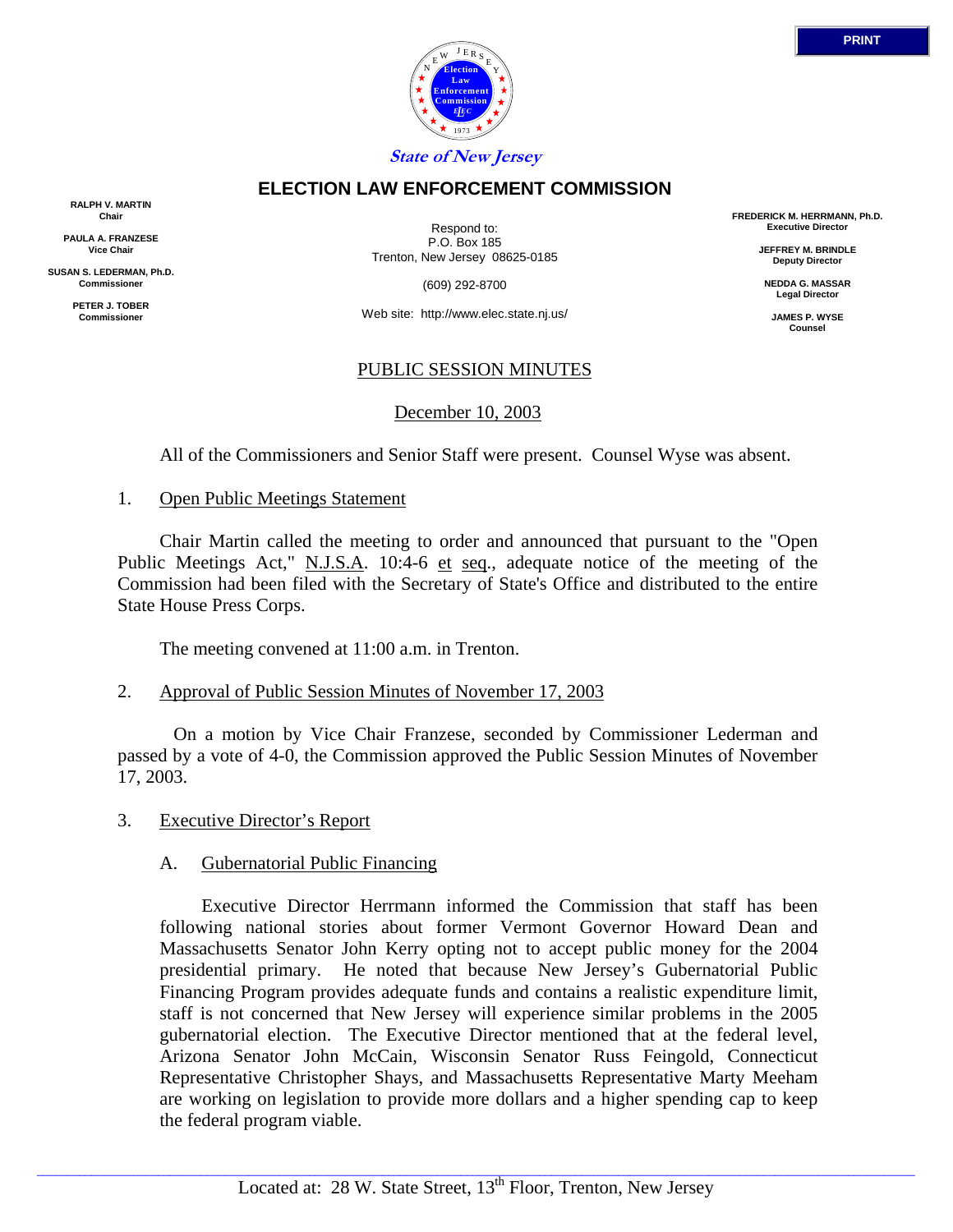### B. Staff Activities

 Executive Director Herrmann introduced new staff member Aracelis Ocasio who joined the Commission on October 6, 2003 as a clerk. According to the Executive Director, among her functions is the important one of delivering office mail. Executive Director Herrmann said that she also serves as a backup in the reception area and has already done excellent work on three filing nights.

 The Executive Director advised the Commission that Director of Systems Administration Carol Neiman and Associate Data Entry Technician Barbara Counts have once again run an extremely successful fundraising drive at ELEC for the New Jersey State Employees Charitable Campaign. He informed the Commission that they raised \$5,634 this year, setting an agency record. Executive Director Herrmann told the Commission that he is very proud of the entire staff as well as Carol and Barbara for their deeply felt and expressed charitable spirit. He stated that he will present Carol, Barbara, and the staff with a new "Commissioners' Award" for their generous efforts at the annual winter luncheon.

 Executive Director Herrmann announced that he published an article in the fall, 2003 issue of the Guardian entitled "Ethical Leadership: Practical Lessons from the Boardroom and the Battlefield." He thanked Deputy Director Brindle and Legal Director Massar for proofreading the piece and commenting on it.

 According to Executive Director Herrmann, the Hong Kong Legislative Council is doing a study of electoral regulatory bodies in the United Kingdom, Australia, New Zealand, and New Jersey. The Executive Director reported that he has responded to various questions about how ELEC operates and has requested a copy of the final report that will be published in February 2004. He said that it is an honor that the Commission has been chosen for this sort of review and that ELEC has been widely recognized as a leader in the field for many years.

### C. Computer Developments

 Executive Director Herrmann advised the Commission that during the 2003 legislative general election, ELEC received 38 electronically filed reports. He said that staff anticipates a full electronic filing roll out by the 2005 general election if the Commission gets adequate financial support to create a 24/7 help desk. Executive Director Herrmann stated that the 2005 gubernatorial election will also use electronic filing. The Executive Director reported that a vendor is currently working on web site upgrades that will remove the need for a viewer download to look at scanned reports and provide a mechanism for remote access monitoring of the site to prevent the possibility of weekend crashes.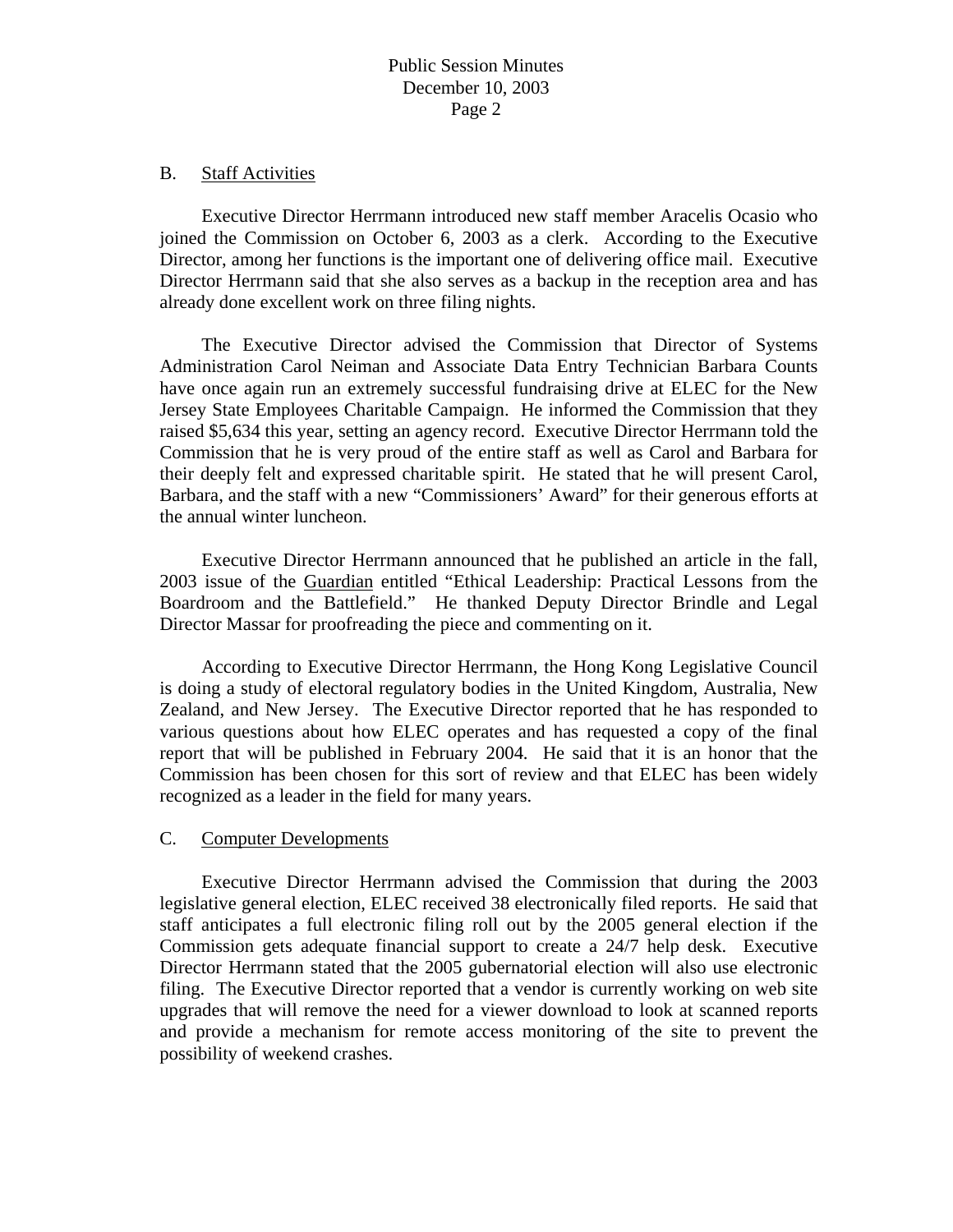# Public Session Minutes December 10, 2003 Page 3

### D. General Election 2003 Spending

 Executive Director Herrmann reported that this year's legislative general election was the most expensive in state history. He said that candidates spent \$40.4 million, an amount that was double the amount spent in 1997, five times the amount spent in 1983, and ten times the amount spent in 1977. The Executive Director noted that, moreover, in 2003 eight candidate committees spent over \$1 million, while in 2001 only one did in the first such occurrence of such spending. Executive Director Herrmann singled out the Compliance and Computer Sections under Directors Evelyn Ford and Carol Neiman, which once again did an amazing job of compiling the numbers in a very short period of time and assisting the media in using them. Executive Director Herrmann added that over the next few months, staff will analyze this data as the basis for suggesting to the Commissioners some new legislative recommendations that could be included in the 2003 annual report.

### E. Winter Schedule

- January 23, 2004 at  $11:00$  a.m. in Trenton;
- $\bullet$  February 17, 2004 at 11:00 a.m. in Trenton; and,
- March 16, 2004 at  $11:00$  a.m. in Trenton.

### 4. Resolution to go into Executive Session

 On a motion by Commissioner Tober, seconded Commissioner Lederman and passed by a vote of 4-0, the Commission resolved to go into Executive Session to discuss the following matters, which will become public as follows:

- A. Final Decision Recommendations in violation proceedings which will not become public. However, the Final Decisions resulting from those recommendations will become public not later than seven business days after mailing to the named respondents.
- B. Investigative Reports of possible violations, which reports will not become public. However, any complaint generated as the result of an Investigative Report will become public not later than seven business days after mailing to the named respondents.

### 5. Return to Public Session

On a motion by Commissioner Lederman, seconded by Vice Chair Franzese and passed by a vote of 4-0, the Commission voted to return to Public Session.